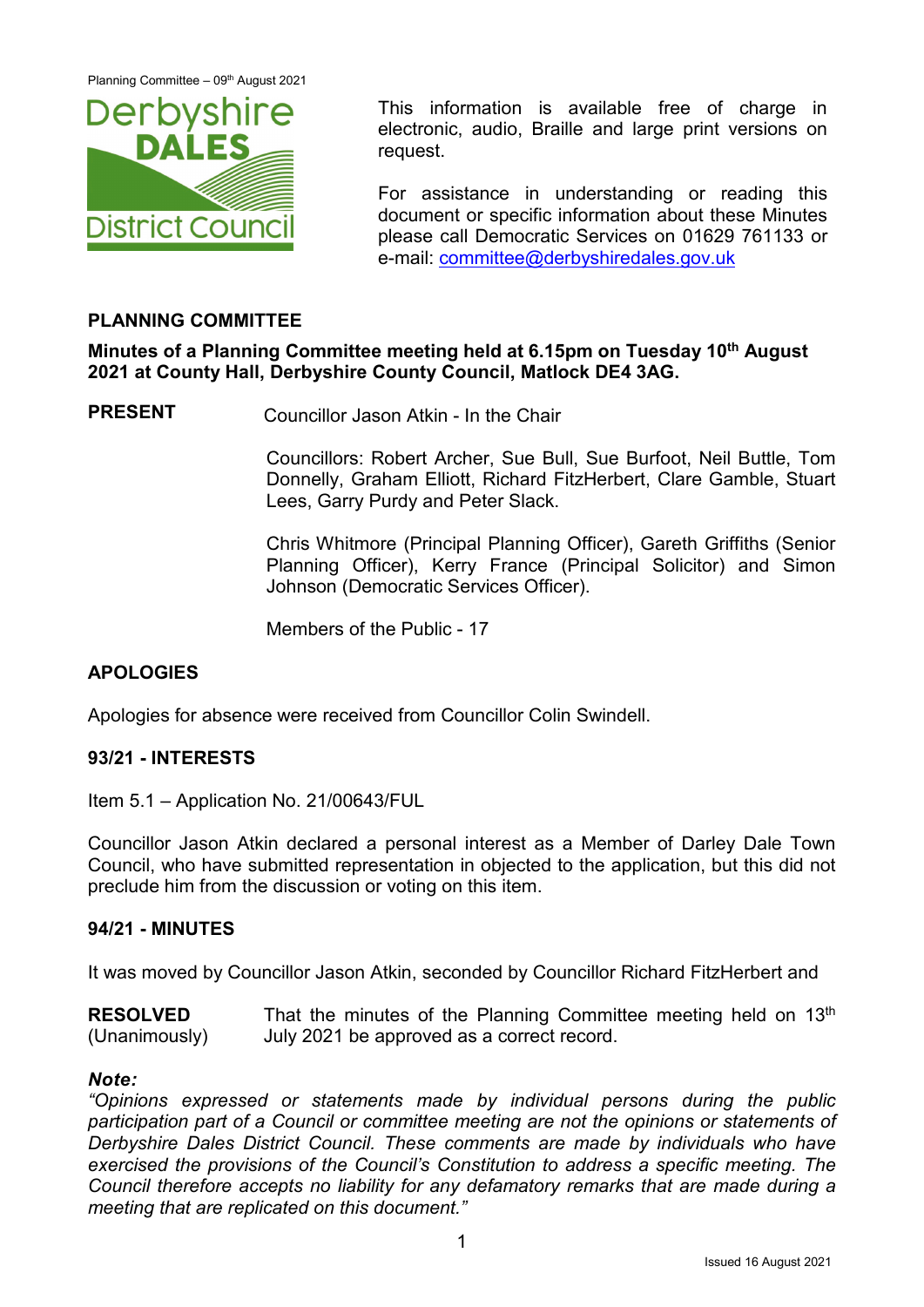## **95/21 - APPLICATION NO. 21/00643/FUL (Presentation and Site Visit)**

## **Erection of replacement dwelling and a swimming pool building (modifications to previously approved planning permission 15/00718/FUL) (Resubmission) at Bent Farm, Farley Hill, Farley.**

The Senior Planning Officer gave a presentation showing details of the application and photographs of the site and surroundings.

The Committee visited the site prior to the meeting to allow Members to appreciate the proposal in the context of its surroundings.

In accordance with the procedure for public participation, Councillor Steve Chrystal (Darley Dale Town Council), Mr Jason Farmer (Local Resident), Mr Andrew Heading (Local Resident), Ms Carol Mosley (Local Resident) spoke against the application. Mr Roger Yarwood (Agent) spoke in favour of the application.

For clarity the Principal Solicitor on request from Councillor Garry Purdy, in response to accusation that Members and Officers were acting outside of National Planning Practice Guidance, confirmed to the contrary that in consideration of the application, Members and Officers had been compliant with planning guidance; furthermore informing that planning legislation is considered permissive and refusal of applications should not be without good reason.

Further in line with the Council's procedure for direct public participation, late representations received from the public, in accordance with the criteria set out in the agenda, were published on the District Council website together with Officer responses and are set out below:

Consultation responses were set out in section 3 of the report.

### **A letter of representation which is summarised as follows:**

- the recommendation by Planning Officer to approve with conditions is seriously flawed
- in the extensive justification for the recommendation for approval he correctly states that valid reasons for rejection and for the ordering of remedial works include where, to paraphrase policy HC7, "the scale, form, design and massing of the replacement dwelling detracts from the character and appearance of the setting and surrounding" the scale of the development isn't mentioned again in the rest of the document
- in paragraph 7.2 the officers note that the frontage permitted was 3.9 meters whereas the current frontage is an astounding 36% higher at 6.1 meters. Thirty six percent!
- the Planning Officer states that "this is not deemed by Officers to be of such harm that *it would reasonably justify refusal of planning*!" - this is an absolutely staggering statement! An unapproved increase of 36% of the height of an already controversial development!
- the elevation described is adjacent to the highway, so no remedial actions such as "plant a few trees", (which seems to be the justification for approval of the rest of the modifications), can be applied
- a valid reason for refusal of permission is "Obtrusive by design", which this development has certainly become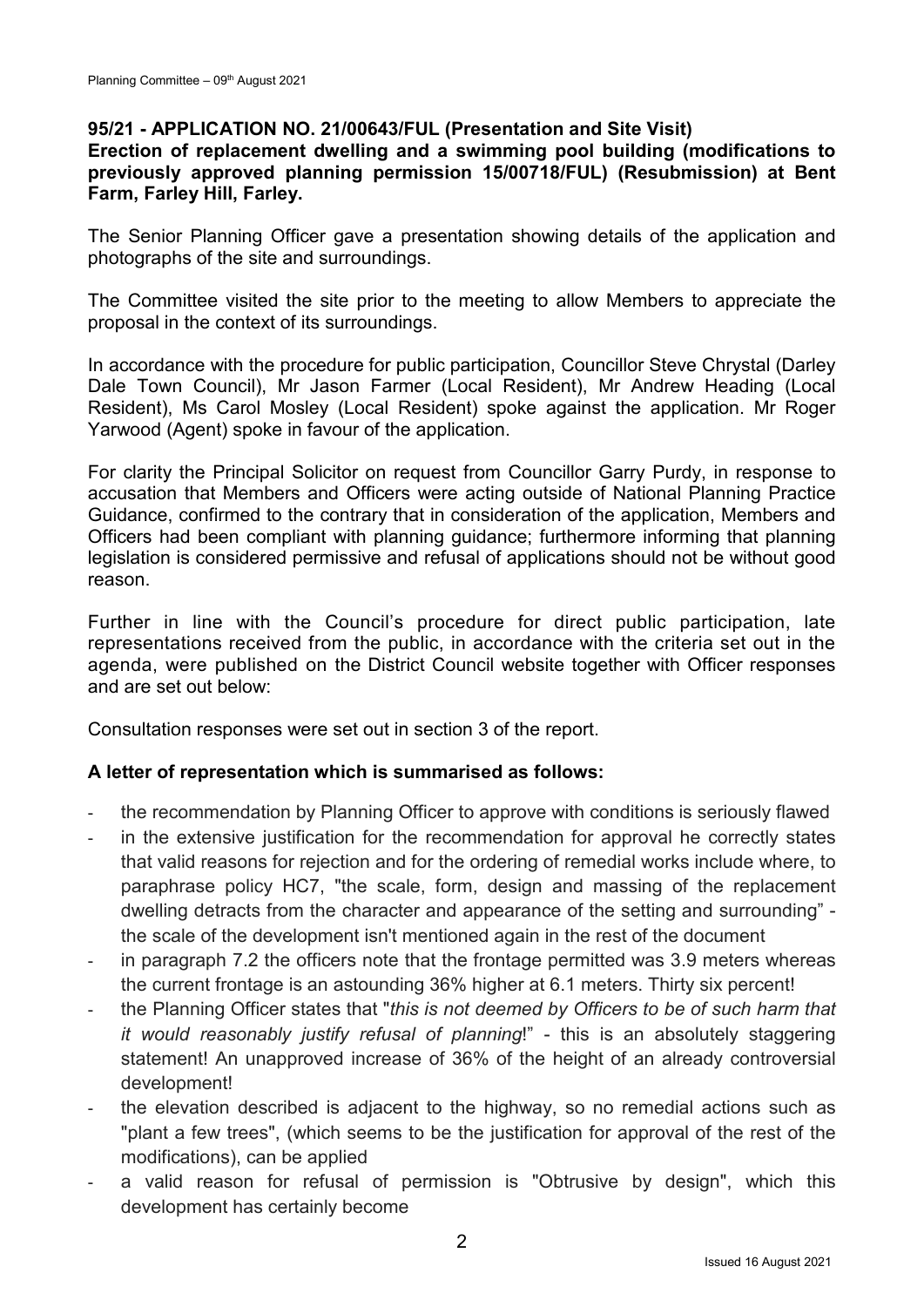Planning Committee - 09<sup>th</sup> August 2021

- almost every other objection to this development focuses on the size and inappropriate appearance of the building - it dominates the landscape
- a renowned local landscape artist stated "*'it is incongruous & not in harmony in the landscape & has no mitigating circumstances to be so*" - the aesthetic opinions of DDDC Planning Officers must, in this instance, take second priority to those of others better qualified to make such judgements
- approval with conditions to plant a few trees to possibly hide the brutal appearance of the building is inadequate
- the decision should be:
- refuse permission
- to order remedial action to reduce the frontage elevation to the original 3.9 meters
- to order and enforce extensive landscaping and plantings to hide the remaining eyesore from the public eye wherever possible
- local developers are laughing in the face of DDDC planning and the community a stand must be taken somewhere!

### **Officer Comments:**

Officers advise that the comments be noted and considered.

It was moved by Councillor Garry Purdy, seconded by Councillor Stuart Lees and

**RESOLVED** That planning permission be approved subject to the conditions set out in the report.

**Voting:**

| For               | 6 |
|-------------------|---|
| <b>Against</b>    | 6 |
| <b>Abstention</b> | O |

In accordance with **Rule of Procedure 19.2 - Chairman's Casting Vote**, the Chairman Councillor Jason Atkin exercised his vote in **FAVOUR** of the recommendation.

The Chairman declared the motion **CARRIED**.

There followed a short adjournment at **7:31pm,** returning at **7:42pm.**

**96/21 - APPLICATION NO. 20/01306/FUL/FUL (Presentation and Site Visit) Partial demolition of existing buildings and erection of a building comprising of 47 no. apartments (C3 Use) and a ground floor retail unit (Use Class E) and associated works and change of use of ground floor of retained 30 Causeway Lane to retail (Class E) and creation of additional apartment in upper floors at Riber View, (Former Matlock Ford Site), Causeway Lane, Matlock.**

The Principal Planning Officer gave a presentation showing details of the application and photographs of the site and surroundings.

The Committee visited the site prior to the meeting to allow Members to appreciate the proposal in the context of its surroundings.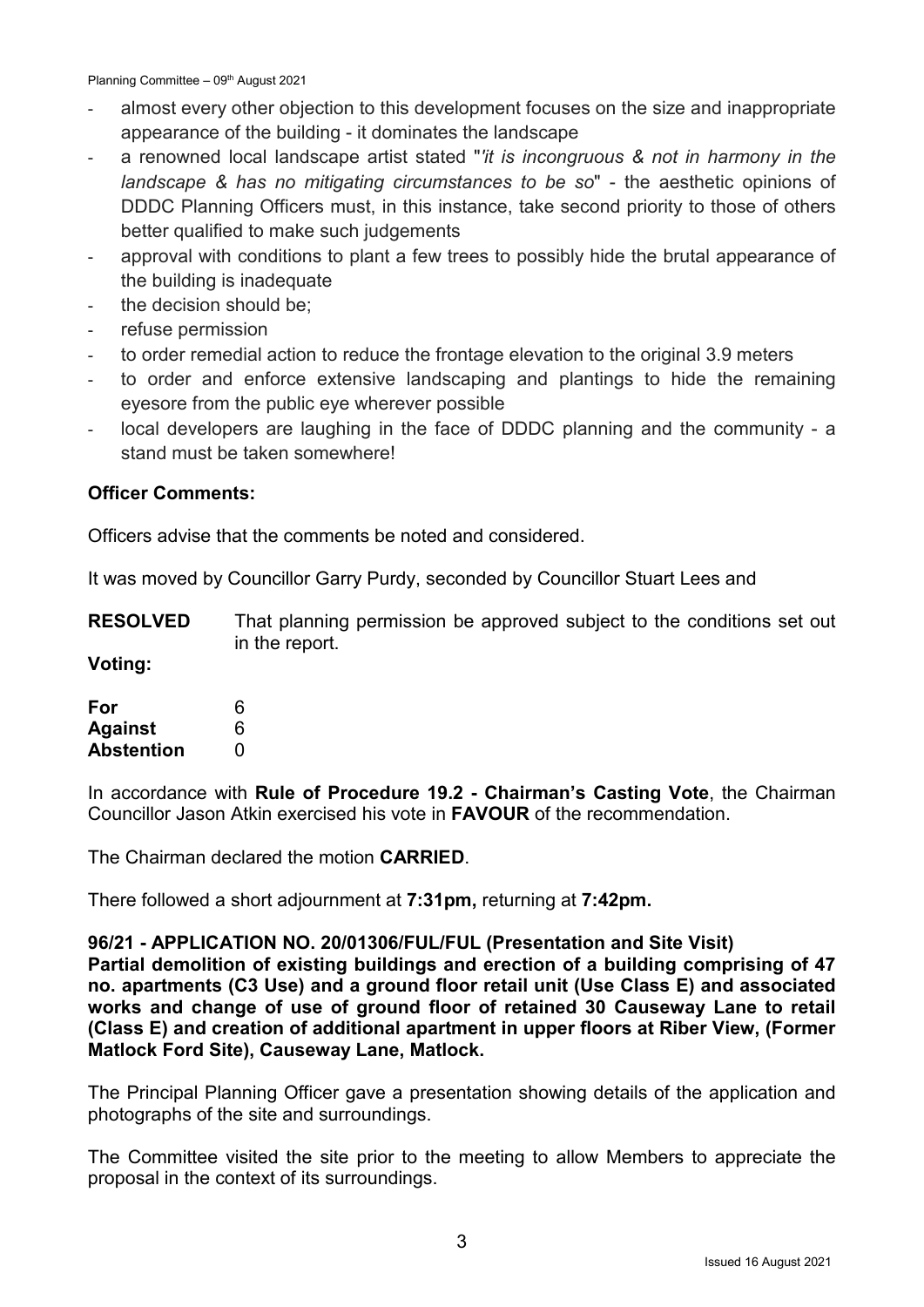In accordance with the procedure for public participation, Mr Ken Parker (Matlock Civic Association) spoke against the application. Mr Jason Farmer (Owner of neighbouring site) and Ms Caroline McIntyre (Agent) spoke in favour of the application.

Further in line with the Council's procedure for direct public participation, late representations received from the public, in accordance with the criteria set out in the agenda, were published on the District Council website together with Officer responses and are set out below:

Consultation responses were set out in section 3 of the report.

### **Following publication of the agenda and having reviewed the officer recommendation the following correspondence to the case officer from the applicant has been received, which advises the following:**

I can confirm that I have now consulted with our Board and we are unable to procure any development in the present climate with an overage clause in the s.106 Agreement. As discussed the reasoning behind our Boards decision is that any ambiguity in a s.106 Agreement causes issues with our existing development banking facility which alters the pre-agreed terms and involves a reappraise, valuations involving costs etc. and then inevitably a much larger injection of equity on the development finance, which as a Board policy we will not proceed with.

As discussed on our phone call, the market has moved in the last 9 months with sales values increasing but also construction labour and material costs also rising at alarming rates due to demand and supply chain issues. With this in mind I noted the comments from your last email;

*"The scenarios presented by the independent viability expert indicate that a contribution of £55,000 can be viably made as it stands, however, if gross development value increases by 2.5% (which is possible) a contribution of circa £195,000 can be achieved."*

I have calculated that the £195,000 does not allow for build cost inflation which in the last year has risen somewhere between 10-15%. In a last attempt to try and agree a s.106 payment which, if consented will allow us to start construction of the scheme, I have consulted with my Board and would agree to an immediate payment on £195,000 to Derbyshire Dales prior to commencement of development. In making this offer I would like you to note that we will be taking all development risk during the 18 month construction process on build cost inflation and sales values can go down as well as up with the current unprecedented market not experiencing a recession now for over a decade.

In summary, there is no reference in the Local Plan or SPD to the requirement of an overage clause, a viability study has been carried out and agreed with your independent expert and we are prepared to make an upfront payment increase from £55,000 to £195,000 which assumes an increased gross development value of 2.5% from the original report without allowance for build cost inflation. In essence this would deliver a payment to Derbyshire Dales towards affordable housing in the shorter term, would remove the uncertainty on our side for development finance, in turn the S106 would be less complicated, the decision notice issued more promptly and work could start on site this year.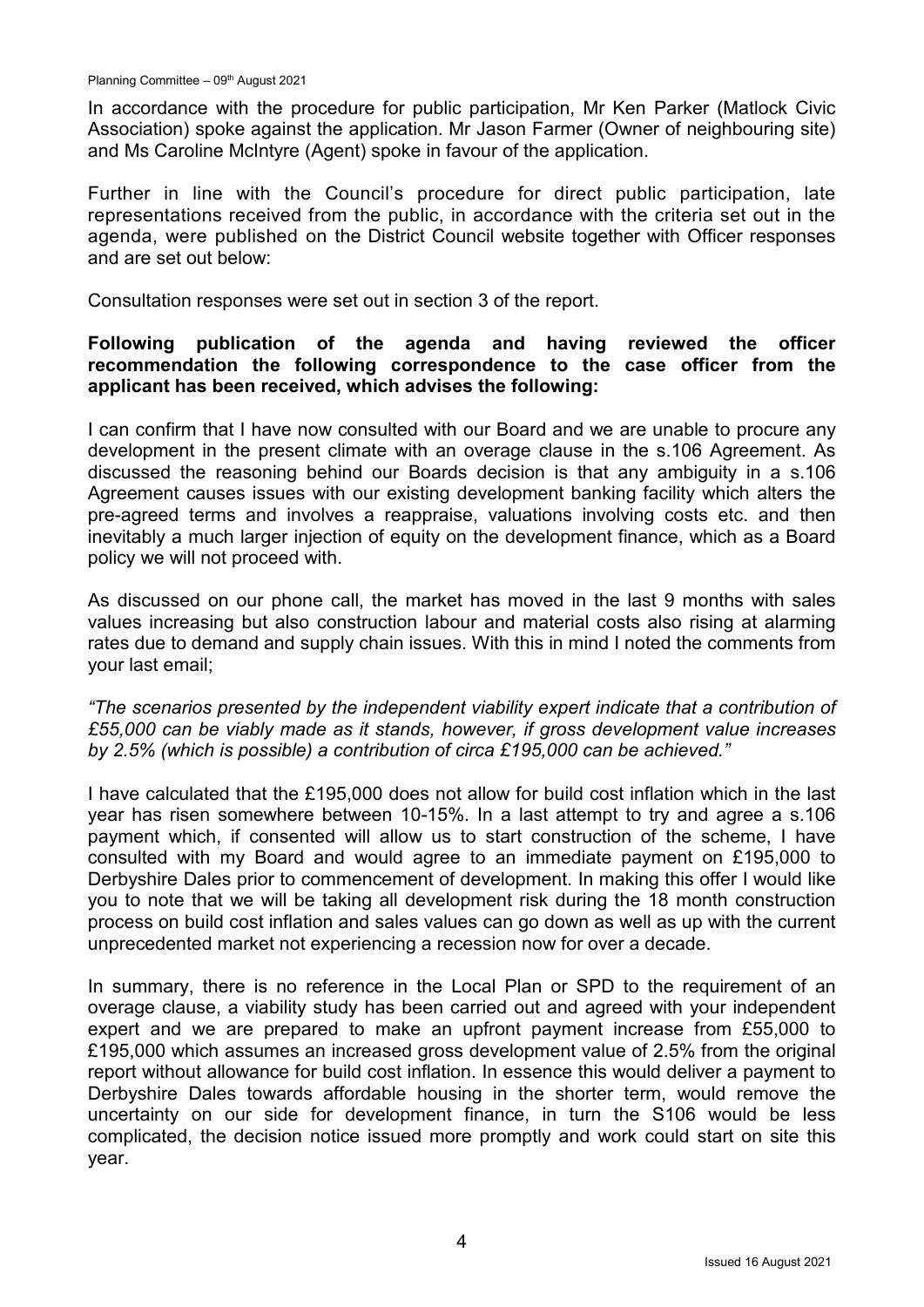As I hope you know from working with you through the design process and taking on board your comments to evolve the scheme to the one being presented this evening, we are extremely keen to deliver this high quality development in Matlock Town to compliment the street scape along the Causeway, unfortunately this will not be possible if an overage clause is introduced in the s.106 Agreement.

### **Officer Comments:**

Officers have discussed this offer with its appointed viability expert and concluded that it is a fair and reasonable one without an overage clause, which will ensure the delivery of the development and assumes a 2.5% increase in gross development value above current value levels (where a £55,000 contribution has been assessed as being viable at this time).

#### **It is therefore recommended, should members be minded to approve the application that it be resolved:**

*"That authority be delegated to the Development Manager / Principal Planning Officer to approve the development subject to the holding objection from the Environment Agency being withdrawn, appropriate conditions including those set out in the recommendations section of this report (and any additional conditions recommended by the Environment Agency) and the applicant entering into a s106 agreement to secure £195,000 towards affordable housing."*

It was moved by Councillor Richard FitzHerbert, seconded by Councillor Garry Purdy and

**RESOLVED** That planning permission be approved with the following recommendation, revised in response to a further offer from the applicant.

### **Recommendation:**

That authority be delegated to the Development Manager / Principal Planning Officer to approve the development subject to the holding objection from the Environment Agency being withdrawn, appropriate conditions including those set out in the recommendations section of this report (and any additional conditions recommended by the Environment Agency) and the applicant entering into a s106 agreement to secure £195,000 towards affordable housing.

**Voting:**

| For               | 11 |
|-------------------|----|
| <b>Against</b>    | O  |
| <b>Abstention</b> | 1  |

The Chairman declared the motion **CARRIED**.

### **97/21 - APPLICATION NO. 20/01129/REM (Presentation and Site Visit)**

**Reserved matters application for approval of the appearance, landscaping, layout and scale of a residential development of 17no. dwelling houses (outline planning consent reference 17/00934/OUT) at former Harveydale Quarry, Dale Road, Matlock.**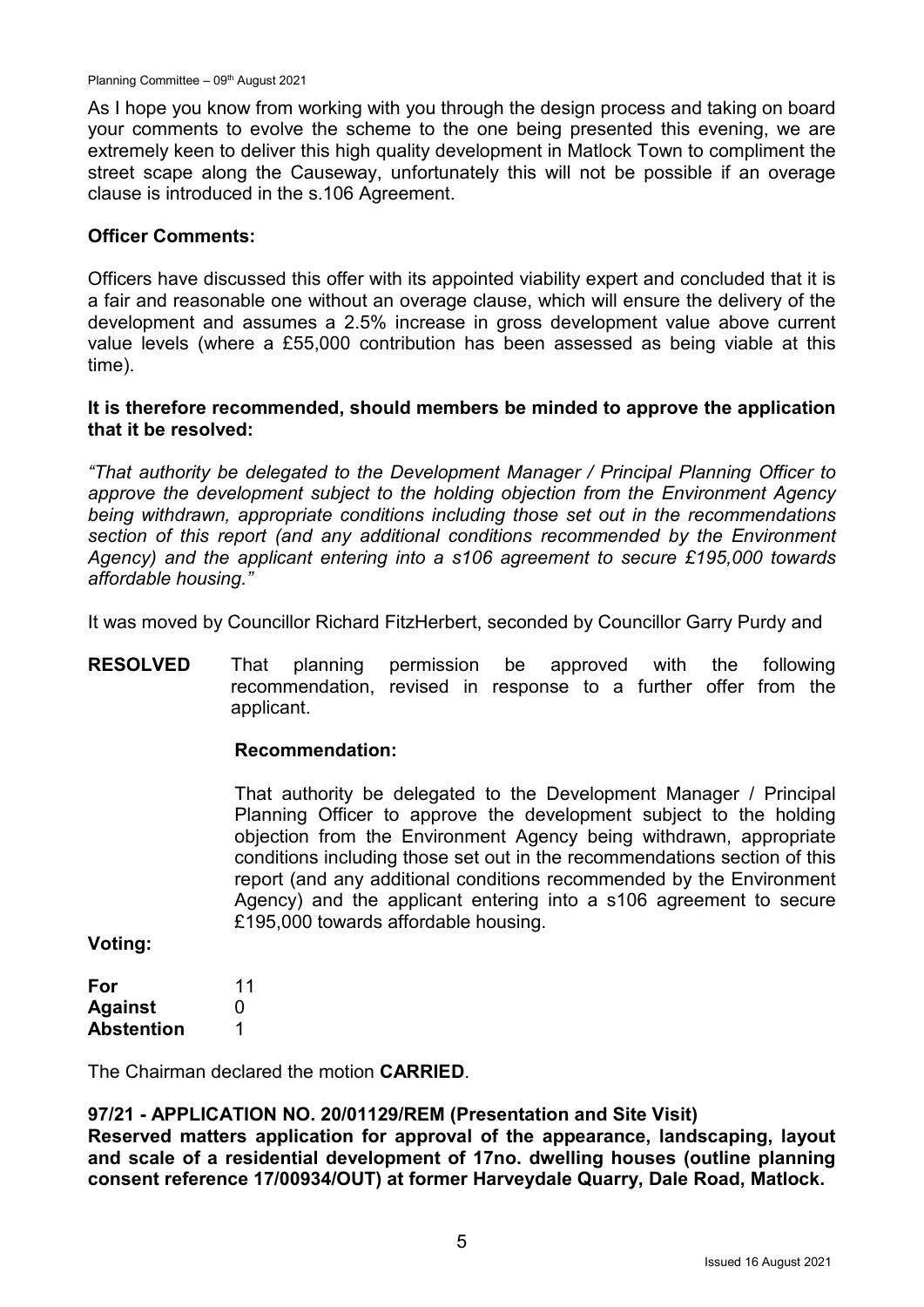The Senior Planning Officer gave a presentation showing details of the application and photographs of the site and surroundings.

The Committee visited the site prior to the meeting to allow Members to appreciate the proposal in the context of its surroundings.

Consultation responses were set out in section 5 of the report.

It was moved by Councillor Garry Purdy, seconded by Councillor Richard FitzHerbert and

**RESOLVED** That planning permission be approved subject to the conditions set out in the report.

**Voting:**

| For               | 11 |
|-------------------|----|
| <b>Against</b>    | O  |
| <b>Abstention</b> | 1  |

The Chairman declared the motion **CARRIED**.

### **98/21 - APPLICATION NO. 21/00622/FUL (Presentation and Site Visit) Erection of replacement dwelling house and associated garage and studio buildings at Kiln Bank, Yokecliffe Lane, Wirksworth.**

The Principal Planning Officer gave a presentation showing details of the application and photographs of the site and surroundings.

The Committee visited the site prior to the meeting to allow Members to appreciate the proposal in the context of its surroundings.

In accordance with the procedure for public participation, Mr Alan Cecil (Local Resident) spoke against the application.

Further in line with the Council's procedure for direct public participation, late representations received from the public, in accordance with the criteria set out in the agenda, were published on the District Council website together with Officer responses and are set out below:

Consultation responses were set out in section 5 of the report.

#### **One representation has been received which is summarised as follows:**

It does not feel that a proper attempt has been made to ensure that residents are fully and appropriately consulted. Notices on the two adjoining paths would have gone someway to achieving this. Concerns are raised in terms of the damage to Yokecliffe Lane by the construction traffic and conflict with the users of the footpath.

### **Officer Comments:**

A site notice was erected on Yokecliffe Lane and all neighbours within 10 metres of the site were notified which complies with the Council's guidelines.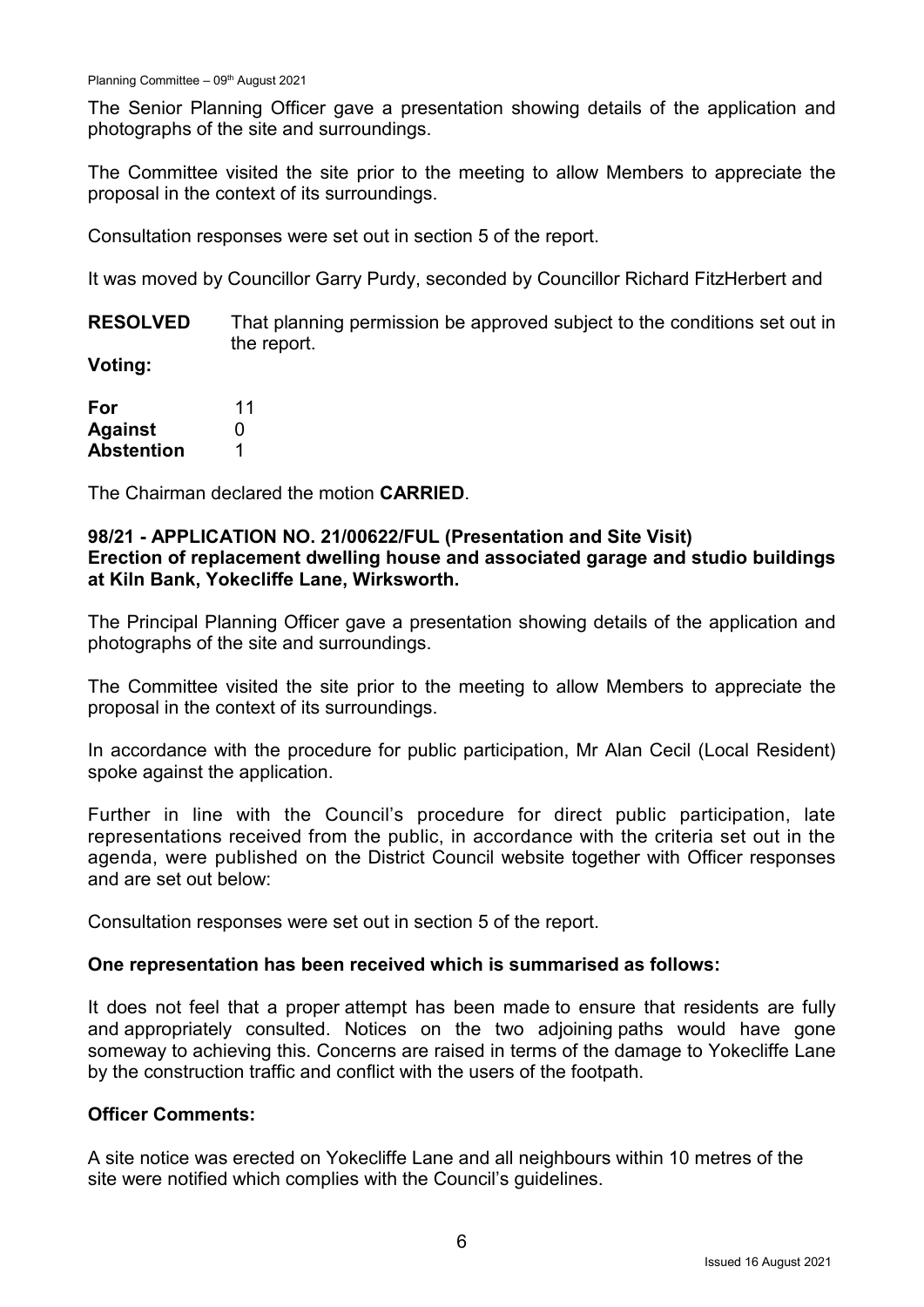### The agent has requested the following in respect of condition 8 – Landscaping

We have no objection to the condition in principle however obtaining DDDC sign off within 56 days of the commencement of the development is a challenge. Subject to approval from the committee the project is due to start on site before Christmas. The condition would result in a rushed proposal to obtain sign off only for an amendment to the design to be made at a later date once the landscaping design has been properly considered.

We would request that this condition is worded to allow sign off prior to the commencement of the landscaping works. If this is not possible then as an alternatively could we request that this condition is split in two. We would be happy to sign off hard landscaping, retaining walls and identifying areas of soft landscaping within 56days but then as a separate condition at a later date sign off the details of the specifics of the planting including densities.

The triggers for condition 8 can be varied as below:

8. A scheme of hard landscaping (comprising of a, b and c) shall be submitted to and approved in writing by the Local Planning Authority within 56 days of the commencement of development, the details of which shall include :-

a) means of enclosure;

b) car parking and turning area;

c) hard surfacing materials;

Prior to the commencement of any soft landscaping works the following (comprising of d and e) shall be submitted to and approved in writing by the Local Planning Authority and implemented in accordance with the approved details.

d) all plant species, planting sizes, planting densities, the number of each species to be planted and plant protection;

e) grass seed mixes and sowing rates.

It was moved by Councillor Richard FitzHerbert, seconded by Councillor Garry Purdy and

**RESOLVED** That planning permission be approved subject to the conditions set out in the report and the following additional conditions:

### **Additional Conditions:**

13. Prior to any demolition or construction activity taking place on site a construction management plan and details of the mechanisms to ensure no detrimental impacts on Yokecliffe Lane shall be submitted to and approved in writing by the Local Planning Authority. The development shall thereafter be carried out in accordance with the approved details.

#### **Reason:**

In the interests of highway safety and to protect the users of the public right of way in accordance with the aims of Policy S4 of the Adopted Derbyshire Dales Local Plan (2017).

14. Within 30 days of the commencement of development details of the measures for the attenuation and discharge of surface water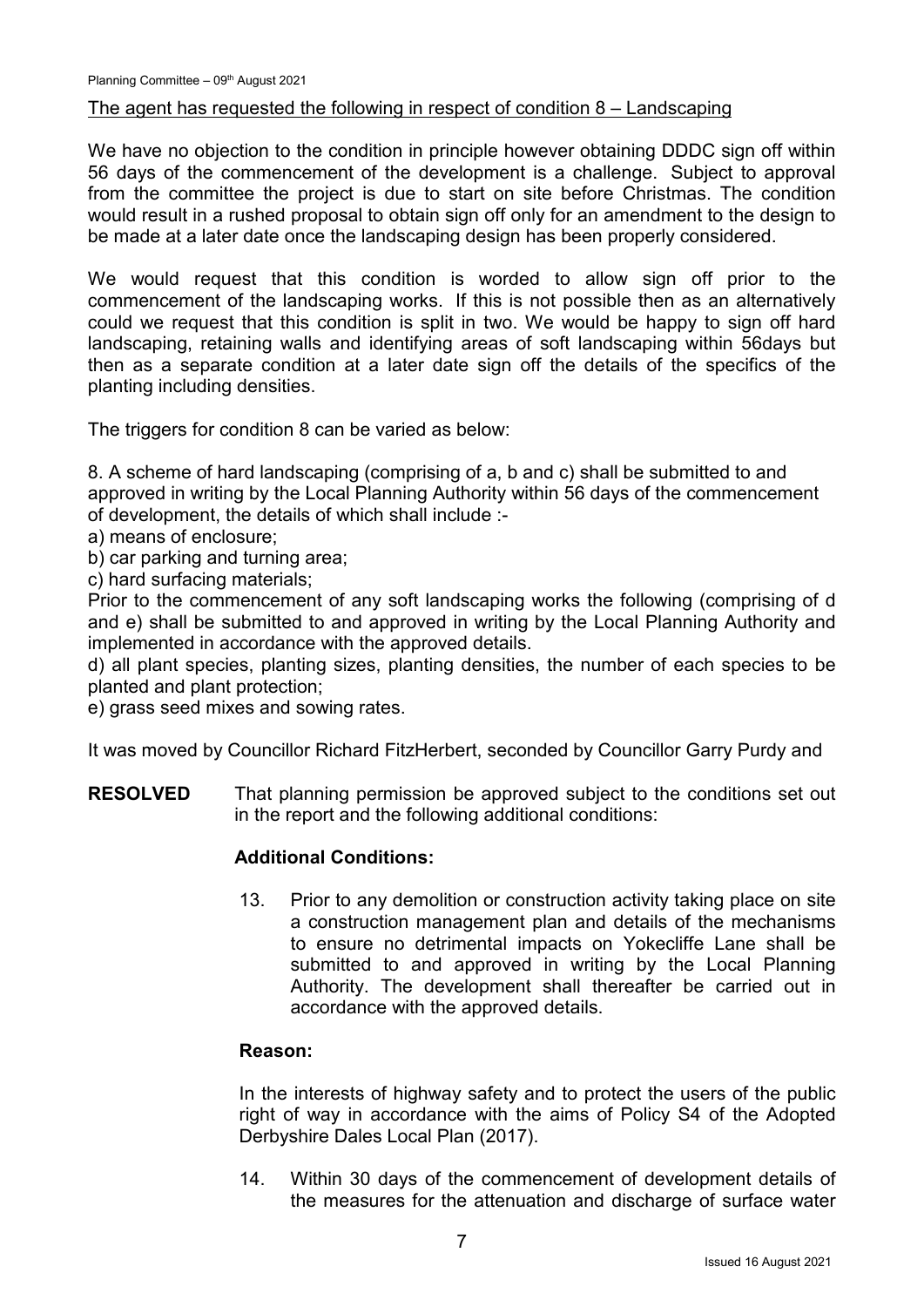during the construction phase and following completion of the development shall be submitted to and approved in writing by the Local Planning Authority. The measures shall thereafter be provided in accordance with the approved details.

#### **Reason:**

To prevent localised flooding in accordance with the aims of Policy PD8 of the Adopted Derbyshire Dales Local Plan (2017).

**Voting:**

| For               | 10 |
|-------------------|----|
| <b>Against</b>    |    |
| <b>Abstention</b> | 1  |

The Chairman declared the motion **CARRIED**.

At **8:40pm**, at the completion of Item 5.4 of the agenda – Application No. 21/00622/FUL, Councillor Richard FitzHerbert left the meeting.

### **99/21 - DURATION OF MEETINGS (MOTION TO CONTINUE)**

At **8:40pm**, at the completion of on Item 5.4 of the agenda – Application No. 21/00622/FUL:

It was moved by Councillor Garry Purdy, seconded by Councillor Tom Donnelly and

**RESOLVED** (unanimously) That, in accordance with **Rule of Procedure 13**, the meeting continue beyond 2 hours 30 minutes to enable the business on the agenda to be concluded.

#### **100/21 - APPLICATION NO. 21/00341/FUL (Presentation)**

#### **Conversion of garage with two storey extension, single storey extension and loft conversion at 33 Intakes Lane, Cromford.**

The Principal Planning Officer gave a presentation showing details of the application and photographs of the site and surroundings.

In accordance with the procedure for public participation, Mr Dan Lancaster (Agent) spoke in favour of the application.

At **8:41pm**, at the beginning of public participation on this item, Councillor Neil Buttle left the meeting and returned at **8:44pm**.

Further in line with the Council's procedure for direct public participation, late representations received from the public, in accordance with the criteria set out in the agenda, were published on the District Council website together with Officer responses and are set out below:

Consultation responses were set out in section 5 of the report.

#### **The agent has submitted the following:**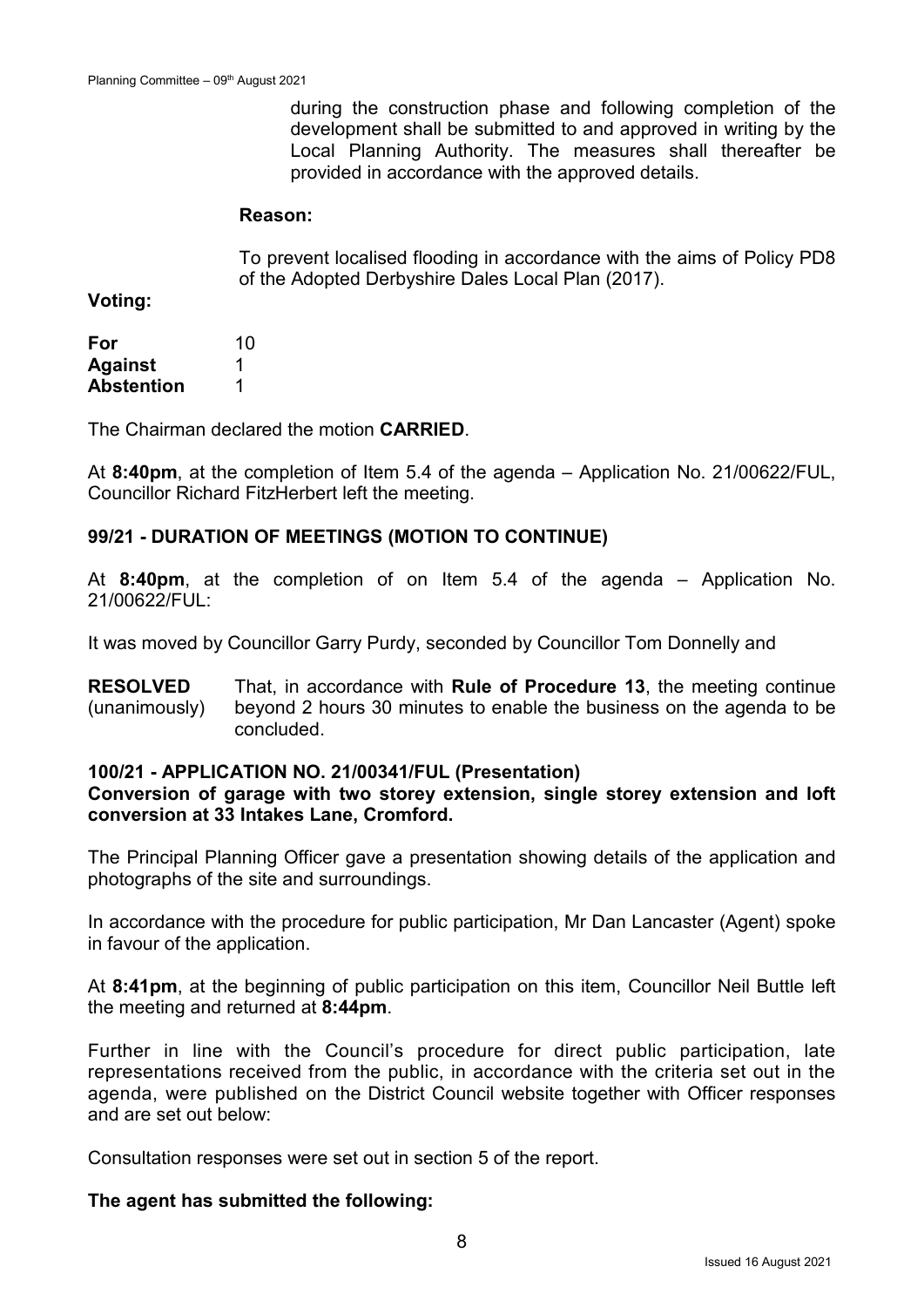para 2.1 - we are applying for a single-storey extension on one side and a two-storey extension on the other only. We feel the statement, as it reads, could be misinterpreted as 'two' two-storey side extension(s). It also suggests two additional bedrooms are being sought where in fact the property will remain three-bedroomed, just the layout will be different with the addition of a utility and WC. It perhaps should also state that the garage is being converted, rather than being replaced, and that the extension is to the rear of this. Finally the front is merely a canopy not an enclosed porch.

para 7.2 - the canopy is angled and not curved, in fact there are no curves in the proposals as the existing character of the architecture in this area has no curves anywhere.

para 7.3 - the proposed dormer is in fact smaller than those on other properties, which also have multiple windows, presumably for multiple rooms within. The dormer here is for one room in the loft only.

para 7.4 - we would like to register our objection to the obscured glazing to the only window in the kitchen, which we feel will limit the light admittance in this room as well as confer a level of claustrophobia here. This will especially be the case having reduced the front window adjacent the main entrance. Of course we understand that in moving the external store over the front window we are in fact losing a window, but we feel obscuring the only remaining window is a compromise too far. The narrow slot window of the proposal, we feel, goes some way to improving on the existing situation where the side porch has a full-height double glass doorway. In extending backwards we will effectively be reducing the amount view of the neighbour's garden by more than two thirds in our estimations. We attach photographs and representations of the changes sketched over for your information and ask whether these can be issued to the committee members for their understanding of the situation?

para 7.5 - the narrow sections to the angled windows at lower ground floor have been incorrectly represented in plan as windows, which was not intentional. These will be solid openable panels to allow ventilation only and allow emergency egress where large-format fixed glazing cannot.

With specific reference to the kitchen window, we wonder if we can insist that the committee members visit the property in advance to see for themselves the existing situation? We feel this is the only way they can fully appreciate the level of overlooking that currently exists and that we wish to improve upon or at the very least not make worse. As stated above, these photos are available if the committee members are unable to visit.

I trust these points are well made and that they can be read out at the committee hearing as late representations in order that the committee members can understand the occupants are not seeking over-development here, merely additional space in line with their home working and living needs.

### **Officer Comments:**

The extension would provide 3 bedrooms with a home office within the roof space. The front entrance would have an angled canopy. The proposed kitchen extension would replace a side porch / utility area which is not a habitable room. This proposal introduces a habitable room set back from the rear elevation with views of the neighbour's rear garden.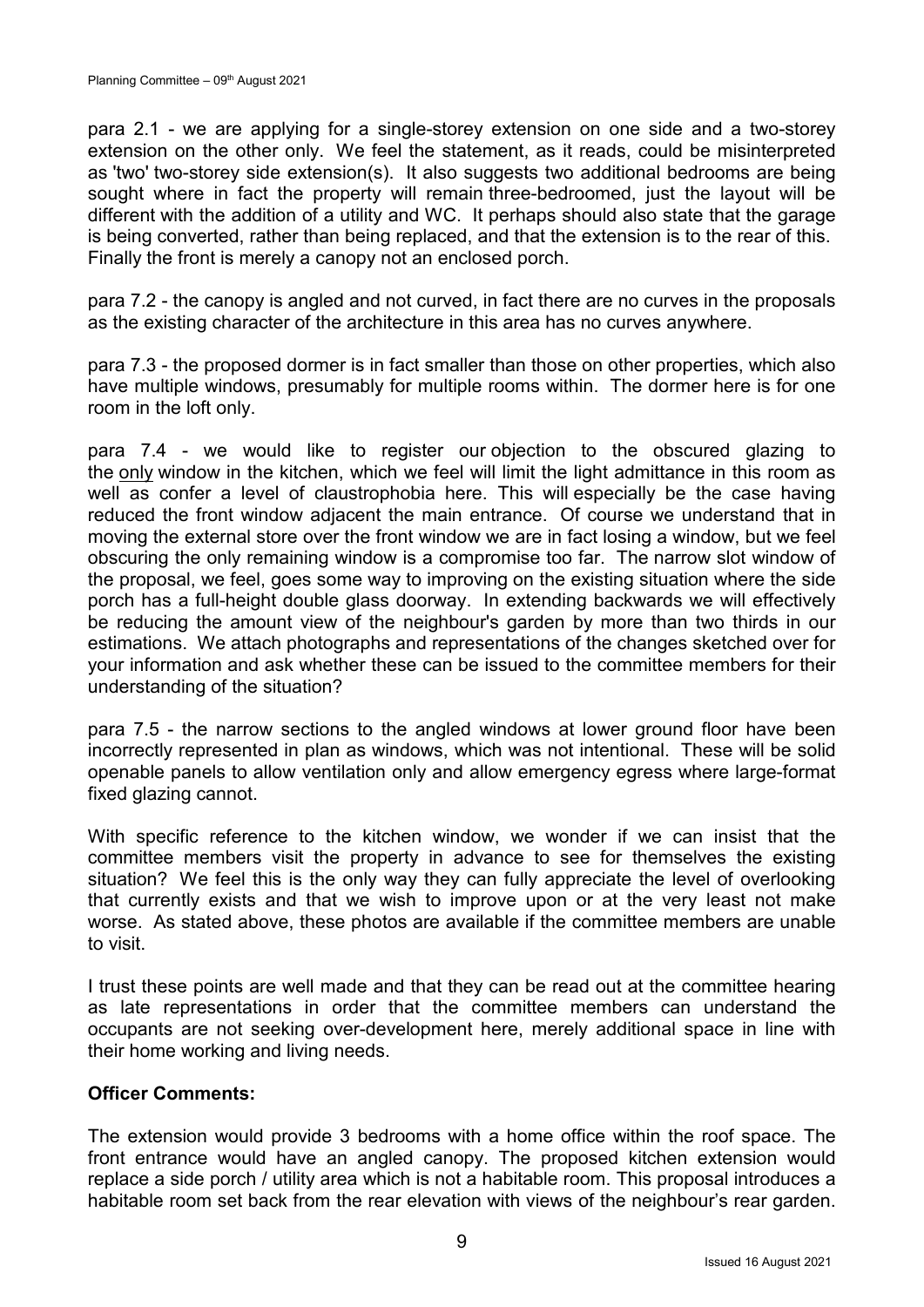In order to mitigate overlooking it is considered that this window should remain obscure glazed. As the angled windows on the rear would have solid sections adjacent to the boundary condition 4 is amended as below and an additional condition shall cover this detail to avoid any overlooking.

4. The window in the rear elevation of the kitchen extension and the sections of glazing on the angled ground floor windows adjacent to the north western boundary hereby permitted shall be glazed in obscure glass prior to the first occupation of the extensions and thereafter retained in perpetuity.

### Additional Condition

5. The full height sections of the angled ground floor windows adjacent to the north western boundary hereby permitted shall be a solid material with their details first submitted to and approved in writing by the Local Planning Authority prior to their installation and thereafter retained in perpetuity.

#### Reason:

To preserve the amenity of nearby residential properties in accordance with Policy PD1 of the Adopted Derbyshire Dales Local Plan (2017)

It was moved by Councillor Garry Purdy, seconded by Councillor Tom Donnelly and

**RESOLVED** (unanimously) That planning permission be approved subject to the conditions set out in the report but with the following amended condition and additional condition:

### **Amended Condition 4:**

4. The window in the rear elevation of the kitchen extension and the sections of glazing on the angled ground floor windows adjacent to the north western boundary hereby permitted shall be glazed in obscure glass prior to the first occupation of the extensions and thereafter retained in perpetuity.

### **Additional Condition (5):**

5. The full height sections of the angled ground floor windows adjacent to the north western boundary hereby permitted shall be a solid material with their details first submitted to and approved in writing by the Local Planning Authority prior to their installation and thereafter retained in perpetuity.

#### **101/21 - APPLICATION NO. 21/00722/FUL (Presentation and Site Visit) Creation of vehicular access and parking area with turntable at Tagg Hill Cottage, 43 Church Street, Matlock.**

The Principal Planning Officer gave a presentation showing details of the application and photographs of the site and surroundings.

In accordance with the procedure for public participation, Dr Anne Phillips (Applicant) spoke in favour of the application.